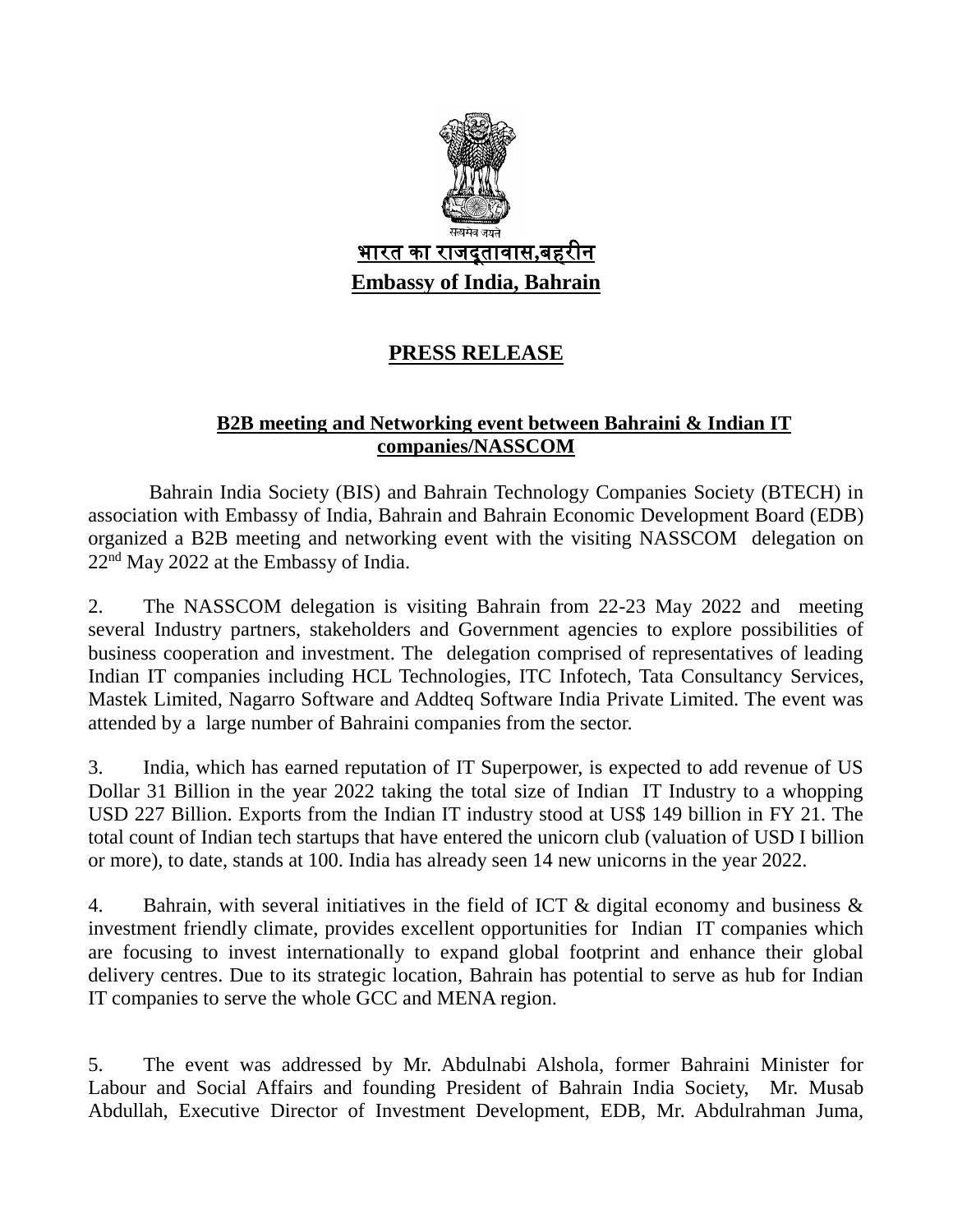Chairman, Bahrain India Society, Mr. Rashid Al Snan, Treasurer, Bahrain Technology Companies Society, Mr. Ravi Kumar Jain, Second Secretary (Commerce),Embassy of Bahrain, Mr. Mayank Gautam, leader of the NASSCOM delegation and Mr. S.M. Hussaini, Board Member, BTECH. The Indian companies briefed the participants about their company profile and interest in the region followed by a networking session.

6. It was a very useful and productive meeting. The concerned IT companies of both sides discussed business and investment opportunities in the key sectors of IT, big data and fintech.

\*\*\*

**Embassy of India Bahrain, 22.05.2022**

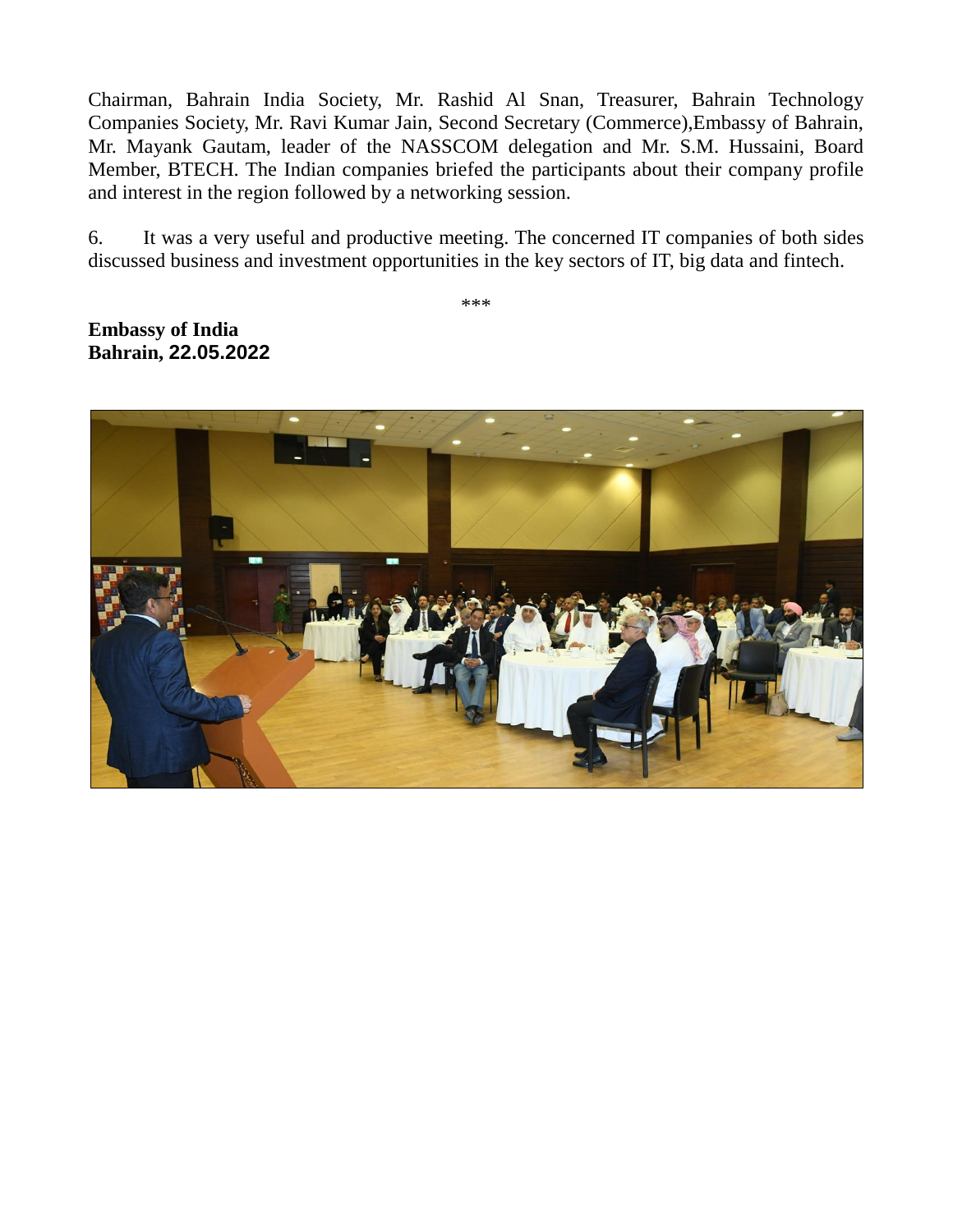

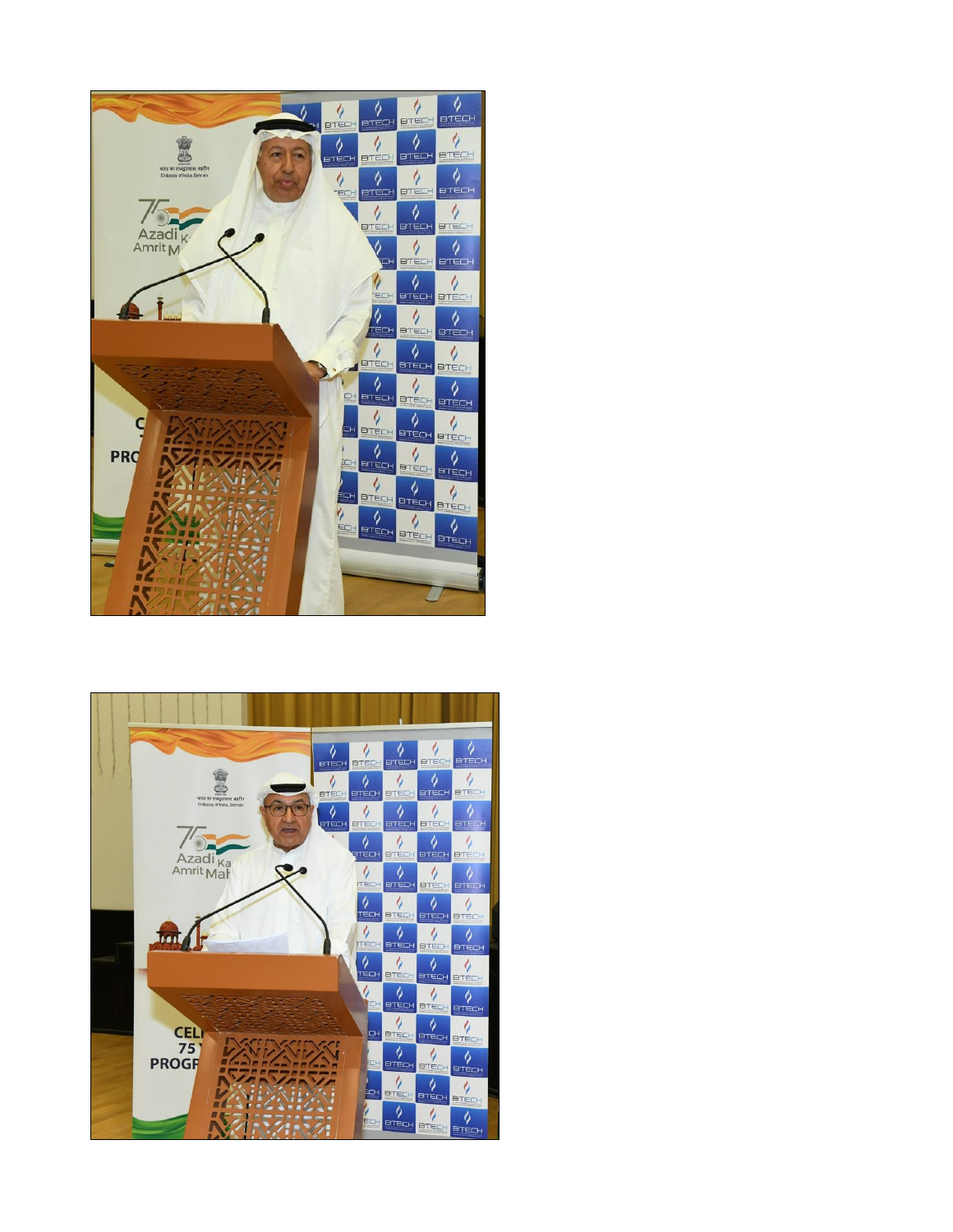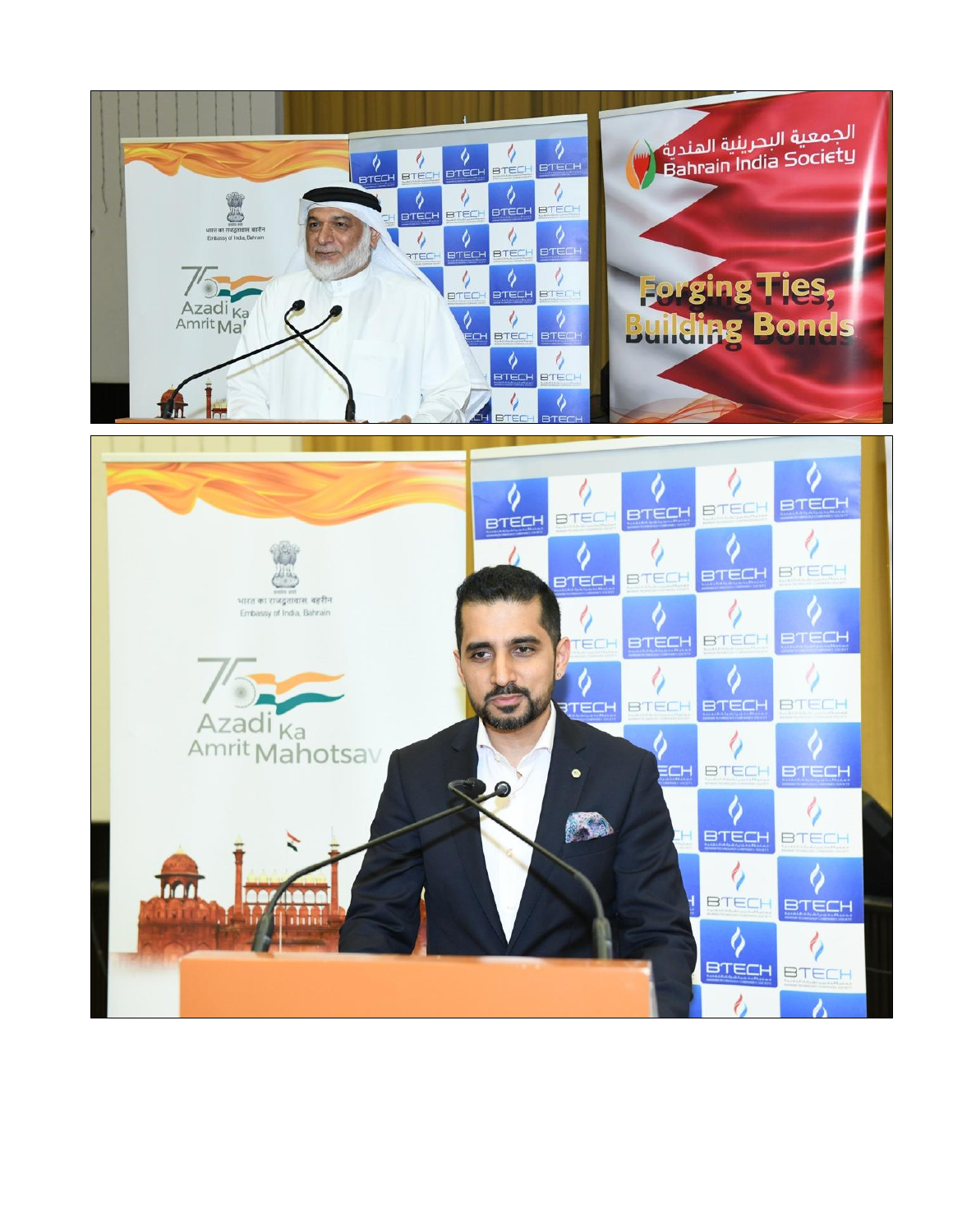